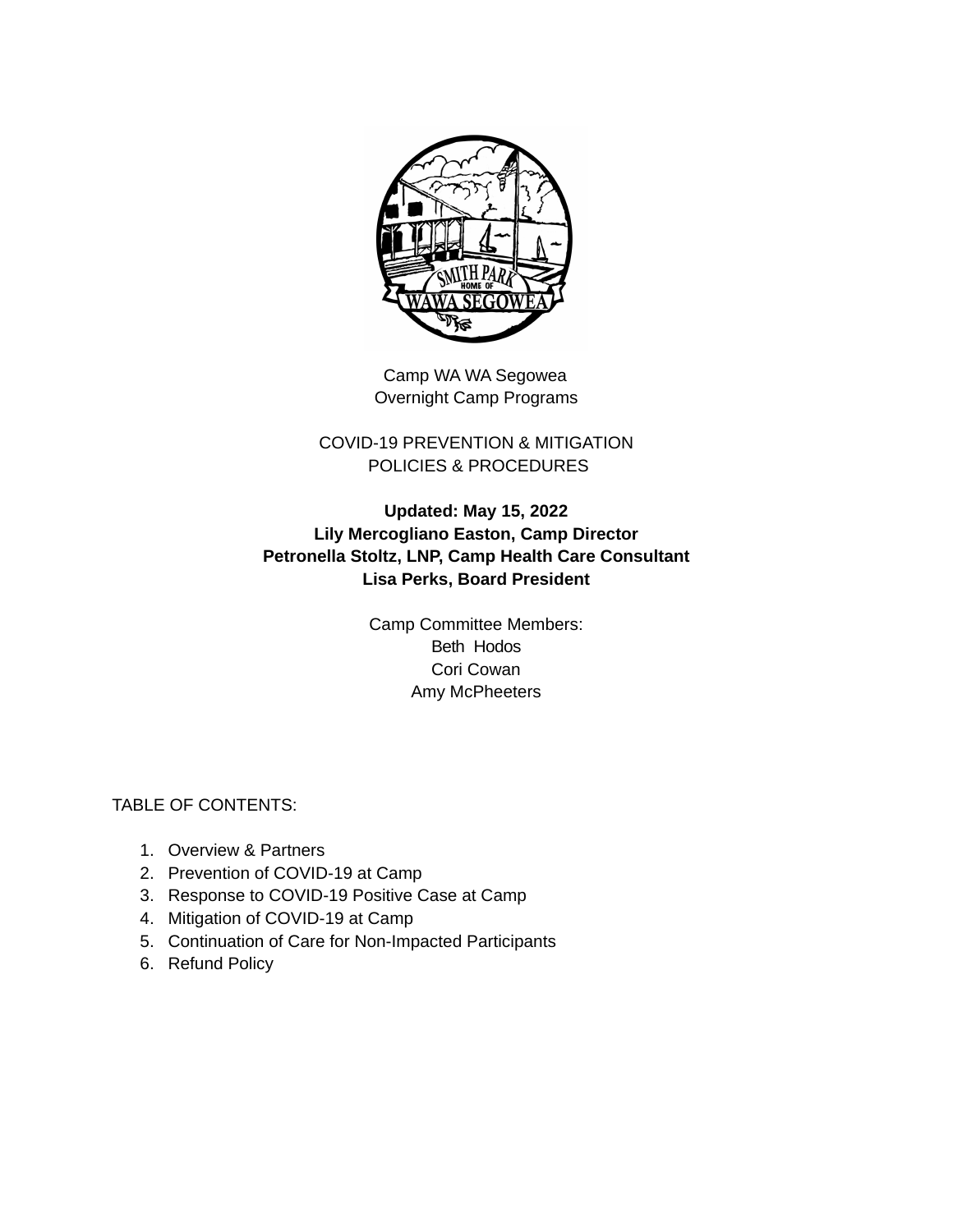**I. OVERVIEW:** Camp WA WA Segowea is operated by Smith Park of New York, Inc (SPONY) a non-profit organization, licensed by the New Marlborough Town Board of Health and regulated by the State of Massachusetts Department of Public Health (MA DPH). Minimum standards guidance are issued by MA DPH and are required for a camp license.

The State of Massachusetts continues to list COVID-19 as a "reportable" disease and maintains active guidance for within the state as to reporting, quarantine, and isolation when COVID-19 is detected. This guidance can be found here:

[https://www.mass.gov/info-details/covid-19-isolation-and-quarantine-guidance-for-the-general-p](https://www.mass.gov/info-details/covid-19-isolation-and-quarantine-guidance-for-the-general-public) [ublic](https://www.mass.gov/info-details/covid-19-isolation-and-quarantine-guidance-for-the-general-public)

Additionally, Camp WA WA Segowea complies with American Camp Association's standards for healthcare delivery and has incorporated the applicable guidelines of their COVID-19 guidebooks.

Lastly, Camp WA WA Segowea follows the guidance of the Center for Disease Control (CDC) in the event that such guidance is not already covered by MA DPH or ACA (i.e. for the most up to date checklist for COVID-19 symptoms).

If any changes are made to these policies, those changes will be reviewed and approved by the SPONY Camp Committee, sent to all campers via email, and posted on our website at [www.campwawa.org](http://www.campwawa.org).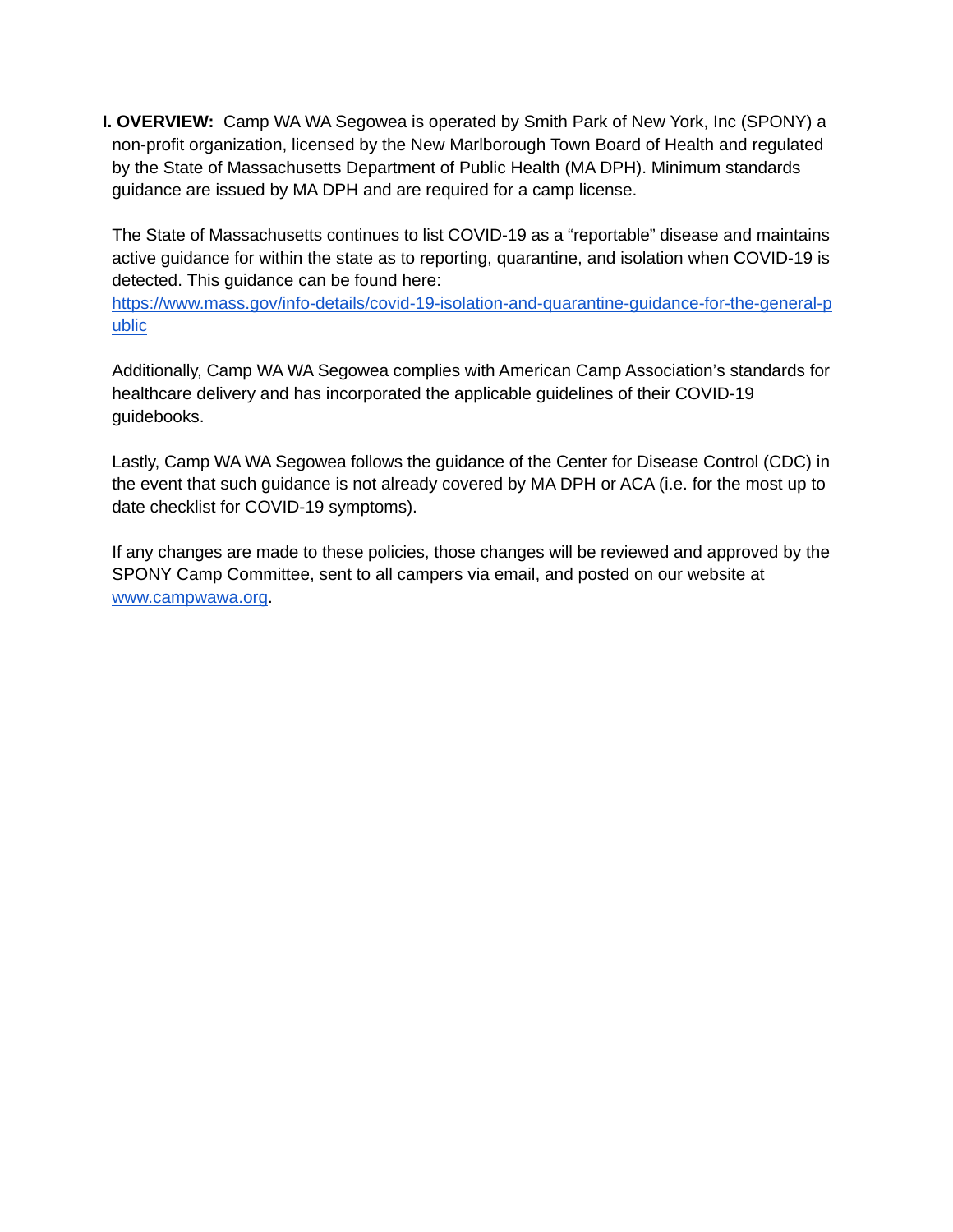II. **MINIMIZING EXPOSURE OF COVID-19 AT CAMP:** home prevention best practices, testing, safe travel, and reducing any exposure to visitors or the public during a session are the key strategies being used to limit exposure of COVID-19 this summer.

Additionally, a cabin cohort structure may be implemented at the discretion of the Camp Director and Health Care Consultant based on community spread indicators. The CDC's community tracker is found here (Camp is located in Berkshire County in Massachusetts):

https://www.cdc.gov/coronavirus/2019-ncov/science/community-levels.html

- 1. **Best practices for preparing for, and traveling to, camp:** Prior to coming to camp, all campers, whether vaccinated or not, will be advised to limit COVID-19 exposure for 10 days by: screening daily for COVID-19 symptoms, avoiding in-door activities outside of the home, and wearing a mask when around people from outside their immediate family. If symptoms arise during this 10 day pre-camp period, families are advised to consult with their doctor. **A PCR test for COVID-19 is required by Camp 48-72 hours prior to coming to camp (Thursday afternoon, or Wednesday afternoon if 24 hour test results are not available regionally).** *This test requirement is for all campers and staff.*
- 2. **When traveling to camp,** campers should avoid close contact with anyone outside their household, wear a mask, and remain socially distanced anytime indoors, and wash hands frequently.

Staff will follow the above best practices for ten days prior to campers arriving- 7 of those days will be spent at camp for staff training.

### **CDC List of Common Symptoms of COVID-19:**

- Fever or chills
- Cough
- Shortness of breath or difficulty breathing
- Fatigue
- Muscle or body aches
- Headache
- New loss of taste or smell
- Sore throat
- Congestion or runny nose
- Nausea or vomiting
- Diarrhea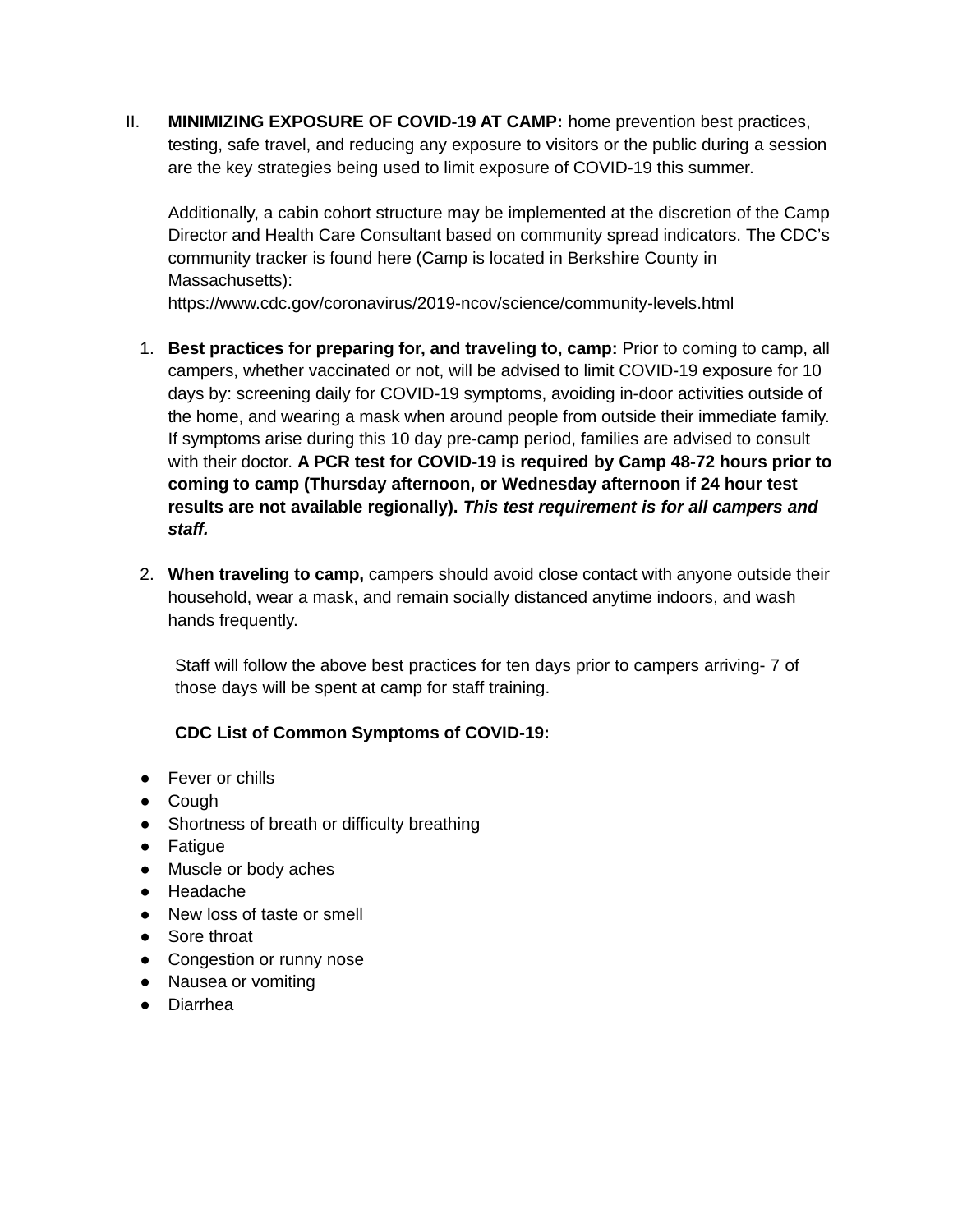- 3. **Testing**: A PCR test is required prior to coming to camp for all participants, a rapid test is required prior to entering a cabin, and further tests are required at the onset of any symptoms of COVID-19. **These testing requirements apply to all participants, whether vaccinated or unvaccinated.**
	- a. **PCR lab test within 48- 72 hours of coming to camp:** All camp participants, both campers and staff, will show proof of a negative PCR lab test taken within 72 hours of coming to camp before traveling to camp. *Please note that a PCR test is not the same as a rapid antigen test.*

For campers, this will mean a test taken Thursday afternoon before arriving on Sunday. Test results will be uploaded into the camper or staff member's health portal.

Campers or staff without a negative result will not be allowed to check in at camp until a negative result is posted.

Camp WA WA Segowea will not provide isolation care for campers that have arrived at camp without negative results- the camper will have to return home until the result is available.

The only exception to testing is in the case of a positive, and resolved, case of COVID-19 within the last 90 days. In such cases, a doctor's note indicating the diagnosis and recovery from COVID-19 within the last 90 days must be uploaded instead.

**Due to the nature of overnight camp sessions and campers from many different regions living together in cabins, vaccination status does not change anything in regards to testing requirements at this time.**

PCR testing can often be found at local pharmacies and urgent cares, however, we strongly recommend that a family make an advance appointment for the Thursday prior to their Sunday check-in AND confirm that results will be available by Saturday. **Contact camp staff by June 1 for assistance if you are having any trouble locating an accessible testing site.**

- **b. Arrival test**: Upon arriving at camp, all participants will be given a rapid test administered by our healthcare team. If a participant has a positive result, the participant will need to return home for ten days.
- **c. Symptoms test:** If a camper has symptoms of COVID-19 as outlined in the above definition from the CDC, guardians will be contacted and the camper will be given a rapid test either at camp administered by a trained staff member. If a positive result is indicated, the participant must return home for ten days and until they test negative again on a rapid test.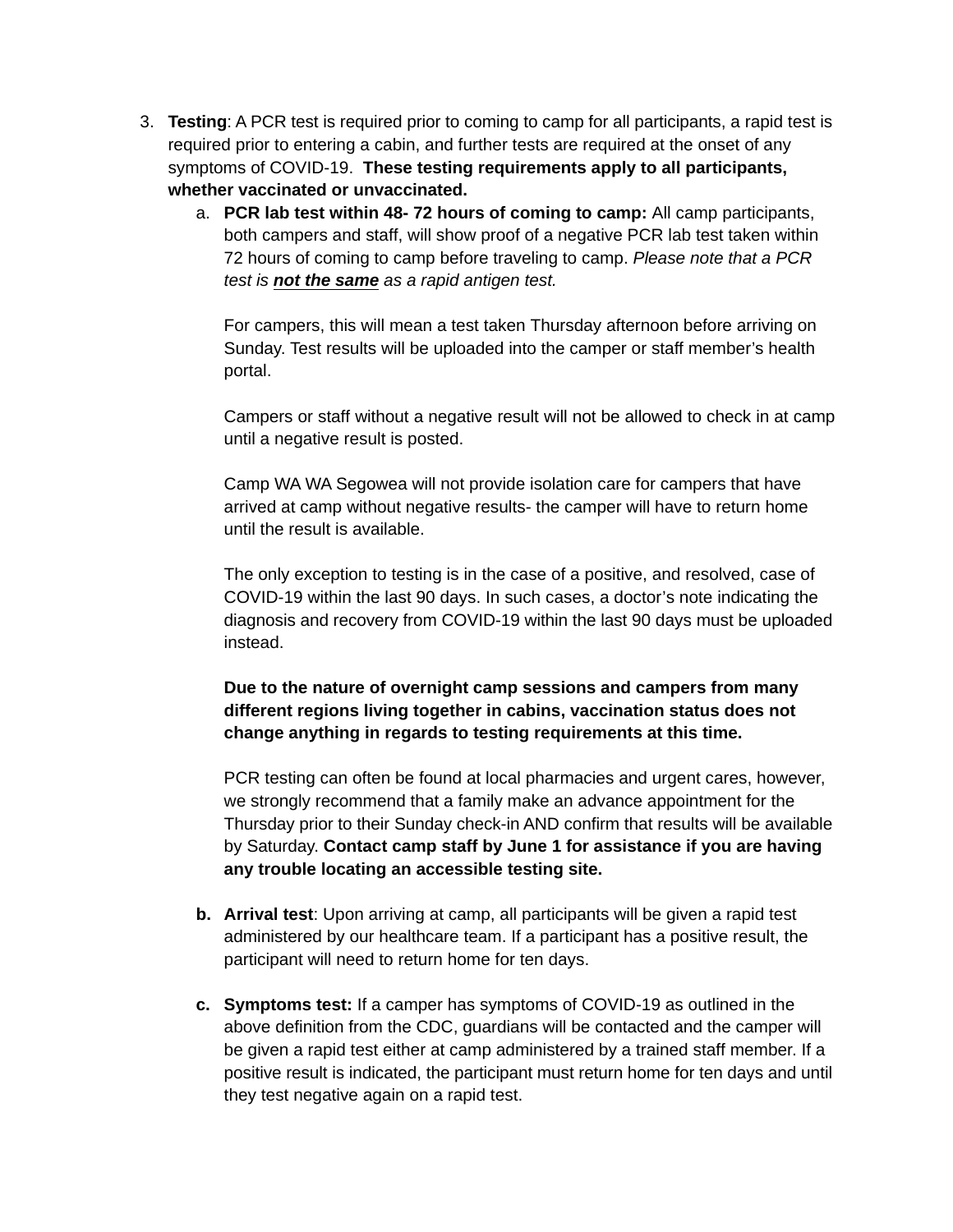- **d. If a camper is staying for the full month:** If a camper is staying for both sessions, our recommendation is for them to stay at camp for the session break and not be exposed to the public. If a camper chooses to go home for session break they will be tested 48 hours after returning to camp instead of at check-in.
- 4. **Remote day field trips:** All travel off-campus that is not for emergency health care purposes, must be outdoors and within 45 minutes driving distance from Camp. All field trips must take a first-aid kit, and contactless thermometer.

In the event that a participant begins to feel symptoms of COVID-19 on a field trip, that individual must be removed from the group and isolated until the health care consultant is contacted and the emergency back-up driver and an assistant can come from camp. No one will be left alone. A participant that is symptomatic will remain in a covered location, outside, until the health care consultant can dictate care and the back-up driver arrives. The back-up driver and assistant will wear full PPE, using an emergency PPE bag stored in each vehicle, and then return the participant to camp to be tested and quarantined appropriately.

The following types of trips are permissible under supervision of camp staff or leadership:

- a. Hikes and canoe trips that do not involve the public, IE: The Appalachian Trail, 100 Acre Pond, Mill River preserves, weekday hikes to select trails.
- b. Drive-through food establishments
- c. Mini-golfing out other outdoor activities during the week when public traffic is low.
- **5. Staff Policies**: Staff are encouraged to get vaccinated and will show proof of their vaccination prior to coming to camp.. All healthcare staff are required to be vaccinated.

During time-off, staff will be advised to use best practices for personal time such as remaining masked when around others and limiting in-door exposure.

All staff will monitor daily symptom checks alongside campers. If the community transmission levels in Berkshire County are medium or high, staff will also undergo weekly screening testing with antigen rapid tests.

**6. Visitors:** No visitors are allowed in Base Camp during the summer. This includes parents, guardians, alumni, and board members.

**7. Volunteers:** Experienced individuals for select, non camper facing, roles at camp (such as weekend kitchen support, and facility projects) will be capped at 8 for the summer. Volunteers are required to be vaccinated, rapid-tested, approved by the Health Care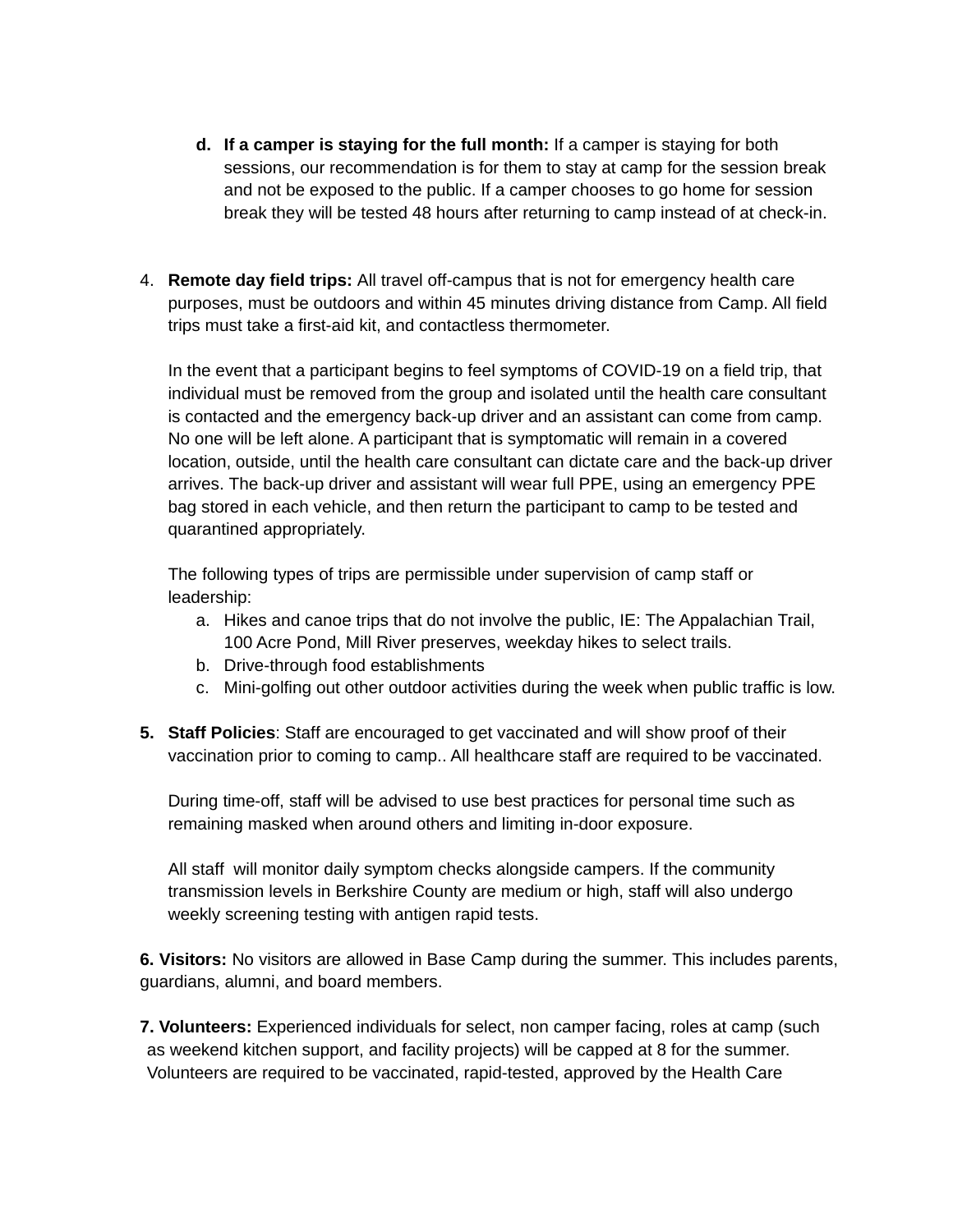Consultant and trained to minimize exposure risk can fill volunteer needs as approved and scheduled by the Camp Director.

State health officials, emergency personnel, accreditation visitors, delivery drivers, landscape mowers, and mechanical technicians are allowed on the property for scheduled, necessary visits and must remain masked, at a distance, and log their visit in the visitors' log. All such entrance into Base Camp must be approved by the Camp Director, Healthcare Consultant, or Facility Manager- except in the case of dialing 9-1-1 for an emergency.

**8. Communication with Parents and Guardians:** If a camper or staff member is showing any symptoms of COVID-19, their guardian will be notified and a test will be administered. If a test is positive, Camp WA WA Segowea will follow the communication plan outlined below in the "Responding to a positive case of COVID-19" section. In the event of a negative test result, only the sick camper's guardians will be contacted and appropriate care measures will be taken for that camper.

**III. RESPONDING TO A POSITIVE CASE OF COVID-19**: Showing symptoms of, contracting, or being exposed to COVID-19 is a risk for all participants in camp this summer. In the event that a participant tests positive, or has on-going symptoms of COVID-19 the following protocols and policies will be in place to care for the sick or asymptomatic participant, communicate with our families and health officials, and protect all other participants to the greatest extent possible.

#### **1. Immediate care for participants:**

- **a. Isolation**: All participants that receive a positive test will be isolated immediately and their guardian will be notified to pick them up as soon as possible. Hart Lodge will be the primary location for isolation, with three bedrooms available for 3 participants. If a larger area is needed, the page yard will be used for up to 8 additional isolation tents. If multiple participants test positive and space is needed, members of the same cohort, who have both tested positive, will isolate together in Page Lodge. The participant will need to go home for 10 days and until they test negative on a home test.
- **b. Quarantine:** Guardians will be contacted in the case of any exposures at camp.
	- **i.** Vaccinated participants: If an exposed participant is vaccinated, and symptom-free, that participant will have the option to wear a mask for ten days and remain at camp. The exposed, vaccinated, participant will test on day 5 with a rapid test.
	- **ii.** Non-vaccinated participants: If a non-vaccinated participant is exposed to COVID-19 as determined by the Health Department, that individual will go home for ten days to complete their quarantine.
- **c. PPE Guidelines:** For all suspected or confirmed cases of COVID, all appropriate PPE equipment will be used by close contacts to include but not limited to: disposable gloves, gown, eye covering, mask and cap.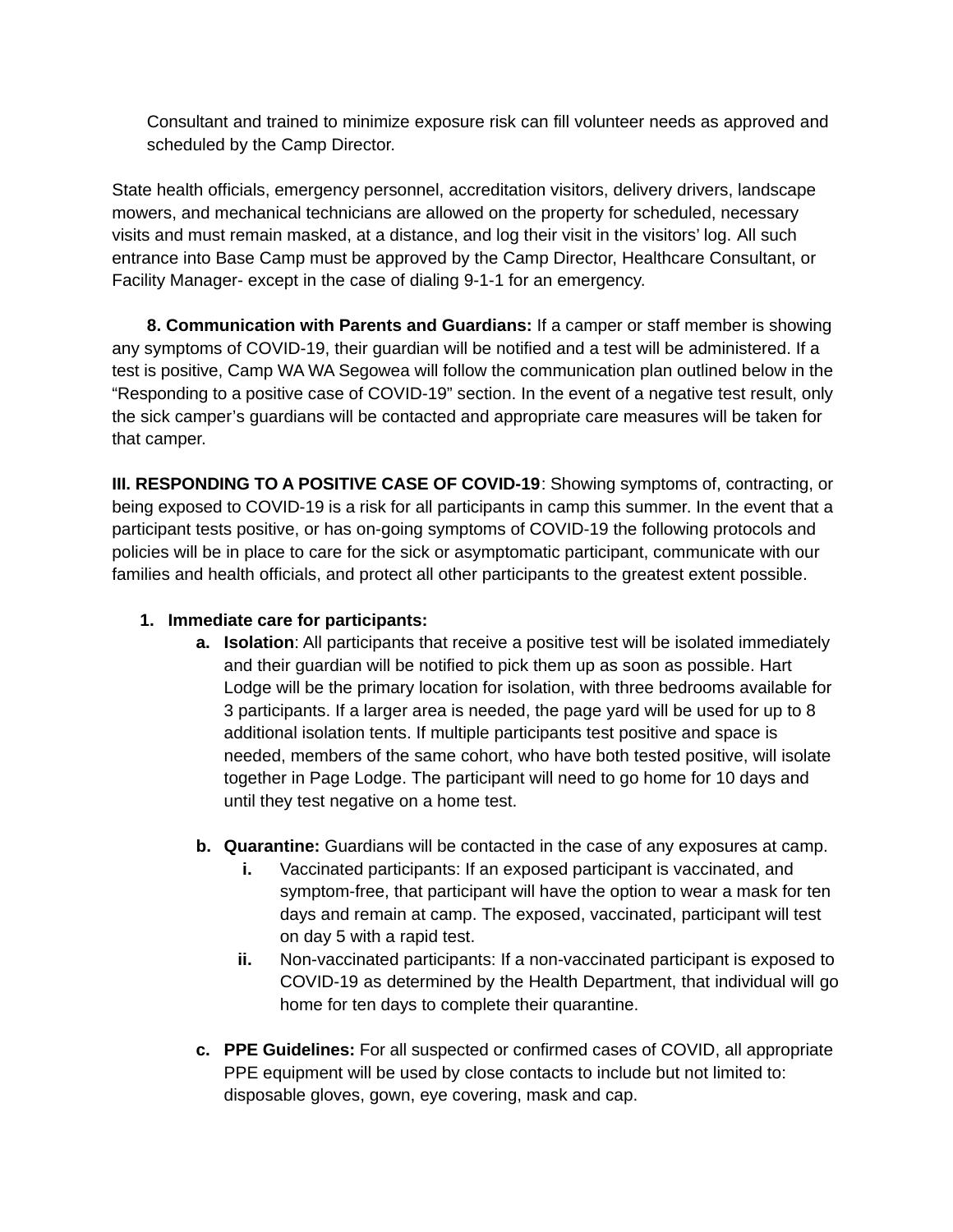- **d. Emergency Medical Attention Criteria:** All medical concerns will be immediately evaluated by the nurse on duty and appropriate treatment initiated. If it is deemed that there is a life-threatening situation or the care required is beyond the healthcare center scope of practice, the Nurse or Health Care Consultant will direct care to the nearest urgent care or emergency room facility. In such a case, the Camp Director will notify the guardians of the transfer.
- **e. Bathroom Use and Sanitization Protocol:** The bathrooms at Hart Lodge will be the primary bathroom used for all participants either in isolation or quarantine. Masks must be worn in the bathroom, and the Health Care Assistant or Nurse will sanitize the bathroom between each use.
- **f. Overnight isolation and quarantine.** If needed due to travel length, participants can isolate or quarantine overnight at Hart Lodge. Meals will be delivered, and full-time supervision and healthcare will be provided by either the Health Care Supervisor or the Camp Nurse. The staff member on duty will have a two-way radio and keep in touch with the Camp Director continuously, providing updates as needed if emergency medical attention is needed. An independent phone line is also available in Page Lodge for any emergencies.
- **2. If a participant is symptomatic, but tests negative or receives an alternative diagnosis:** Participants who are symptomatic, but have tested negative, must remain quarantined from other participants until all symptoms have stopped and for 24 hours after being fever-free using no suppressant medication. If transportation home for this period of time is prohibitive, participants may remain at camp, in Page Lodge, for their quarantine period. *Vaccination status does not change quarantine protocol for anyone experiencing symptoms of COVID-19.*

#### **2. Communication of Symptoms at Camp**

- **a. Nurse or Health Care Assistant:** All participants will be oriented on the first day of programming to disclose any symptoms to their cabin counselor or the camp nurse immediately. Cabins will self-screen each morning after breakfast and report any symptoms to the health care team. If a participant is demonstrating symptoms, or has an elevated temperature, they will go see the Camp Nurse.
- **b. Leadership & Health Care Consultant**: Once a symptom has been confirmed by the camp nurse, the camper's guardian will be called. A test will be administered and if the result is positive, the Camp Nurse will take over all care of COVID cases and the Health Care Supervisor will manage the needs of the rest of the camp.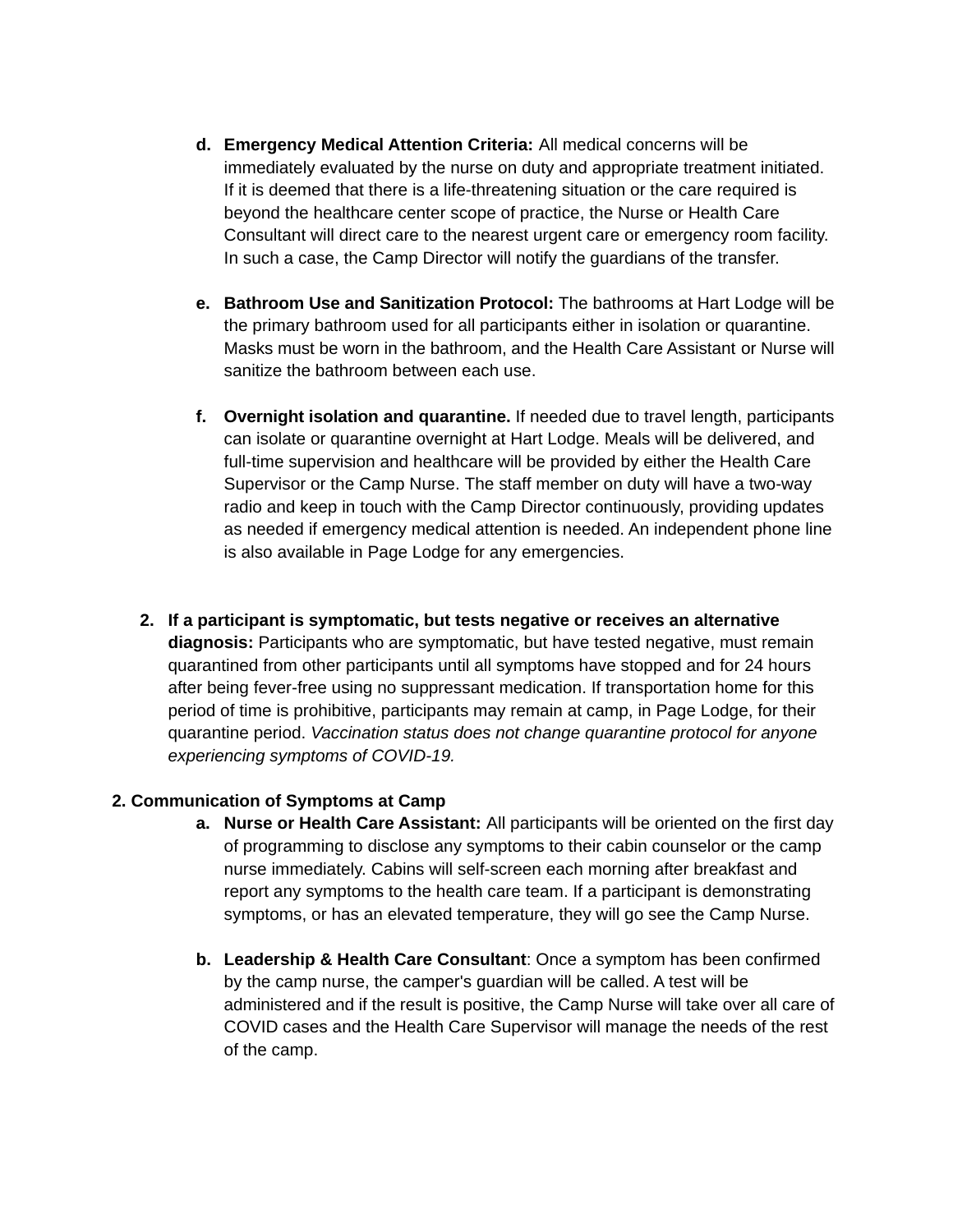- **c. Immediate Parents/Guardian**: Guardians of the sick participant will be notified via a phone call before a test is taken, and once the results have come back. If a participant is positive, the guardian must make a plan to pick up the participant as soon as possible. Long-term isolation care is not available at camp. If a participant is negative, the Director, Nurse, and guardian will discuss options for care as outlined above in the "what happens when a camper is sick at camp but it isn't COVID-19" section.
- **d. Board of Health & DPH Notification & Contact tracing**: The BOH will be notified immediately if there is a positive case of COVID-19 at camp. DPH will also be notified via an incident report within 48 hours of the positive result.
- **e. All parents, and Board of Directors**: If a participant is positive, all parents and guardians and the Board of Directors of Smith Park of NY will be notified via email.
- f. **No personal identification of any individuals will be shared.** I.E. if one cabin has a positive case, and 5 campers have been exposed, the notification will read: one camper has tested positive for COVID-19 and is isolating with care from our Camp Nurse. 6 other campers were exposed and are now quarantining appropriately."

In the immediate 4 hours after this notification is sent, communication about nonexposed campers is requested to take place via email and not the camp phone in order to keep the two phone lines free for communication with the families of campers that are isolating and quarantining. Please know that we will return all messages as promptly as possible.

**IV. MITIGATING THE SPREAD OF COVID-19 AT CAMP**: With the understanding that exposure to COVID-19 is a possibility throughout a participant's time at Camp, the following protocols and policies will be in place to limit widespread COVID-19 exposure to the greatest amount possible.

- **1. Check-in/Check-out protocol:** No visitors will be allowed into Base Camp at any point in the summer. Check-in and check-out will happen at the top of the camp hill. Check-in will start at 1:30, and pick-up will be at 10 AM.
- 2. **Handwashing, proper cough and sneeze etiquette:** All participants will be oriented on the first day of programming how to properly cough and sneeze into their elbow to minimize the spread of germs. Participants will also be instructed to wash hands frequently.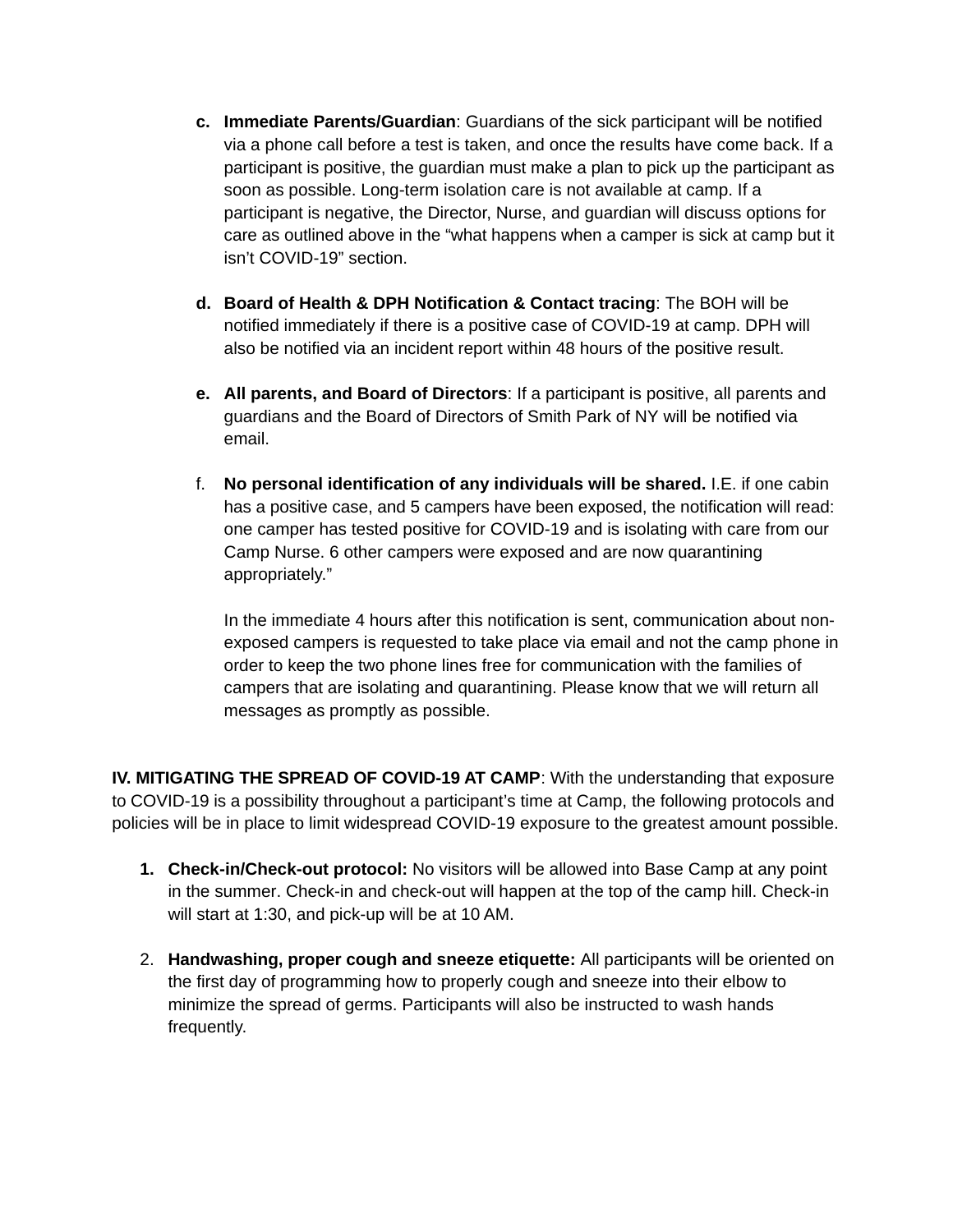**3. Daily symptom screening**: Each day after breakfast cabins will self-screen for symptoms of COVID-19. Additionally, the entire camp community will be oriented to notify a staff member or the nurse at any time if symptoms arise.

# **4. Supply management:**

- **a.** The main lodge program area in camp will have a locked area to store cleaning supplies. These supplies will be checked daily during camper chores in the morning and re-stocked as needed.
- **b.** All medical PPE will be checked by the nurse or health care assistant each week if no quarantine or isolation has been required, or immediately following any potential contact, and the director will be notified if any more ordering is required. The following minimum amount of PPE will be available at all times:
	- 2 boxes of masks
	- 3 boxes of gloves
	- 2 boxes of each: face shields, caps/bonnets, gowns
- **5. High-frequency touch sanitizing:** The camp bathrooms and handwashing areas will be sanitized daily. Dining surfaces will be sanitized after each meal. There are no doorknobs or other high-touch areas that need sanitizing.

# **6. Cohorts if Needed:** *If the Health Care Consultant or Local Board of Health deems the use of cohorts as a necessary mitigation strategy due to either high transmission in the community, or evidence of transmission at Camp, the following structure will be implemented:*

- **a. Basic Structure:** Each camper will be assigned a cabin with 1-2 counselors. This cabin will include 6-8 campers and will be the camper's cohort for all activities. These groups will stay together for the duration of the day and will be the group that a camper eats and sleeps with. Campers and counselors in their assigned cohort do not wear masks inside the cabin, or during activities that are only the cohort and distanced from other cohorts. Everyone will wear a mask whenever distance can not be maintained (i.e. in the bathhouse, walking on cabin row, walking to and from the dining hall).
- **b. Meals**: Food will be served family style in the dining hall. Kitchen staff will sanitize tables daily after each meal. If cohorts are implemented, select cabins will move their dining area to the side-porch and lodge in order to provide distance between tables.
- **c. Emergencies:** The cohort structure will remain in effect during all emergency drills and actual emergencies. During all storm-related emergencies where evacuation is not needed, cohorts will shelter inside the lodge and dining hall in marked areas that are 6 feet from other cohorts. If evacuation of the property is needed, cohorts will remain together, follow the evacuation protocol and be picked up individually by guardians. Off-site group travel will not be provided by Camp WA WA Segowea.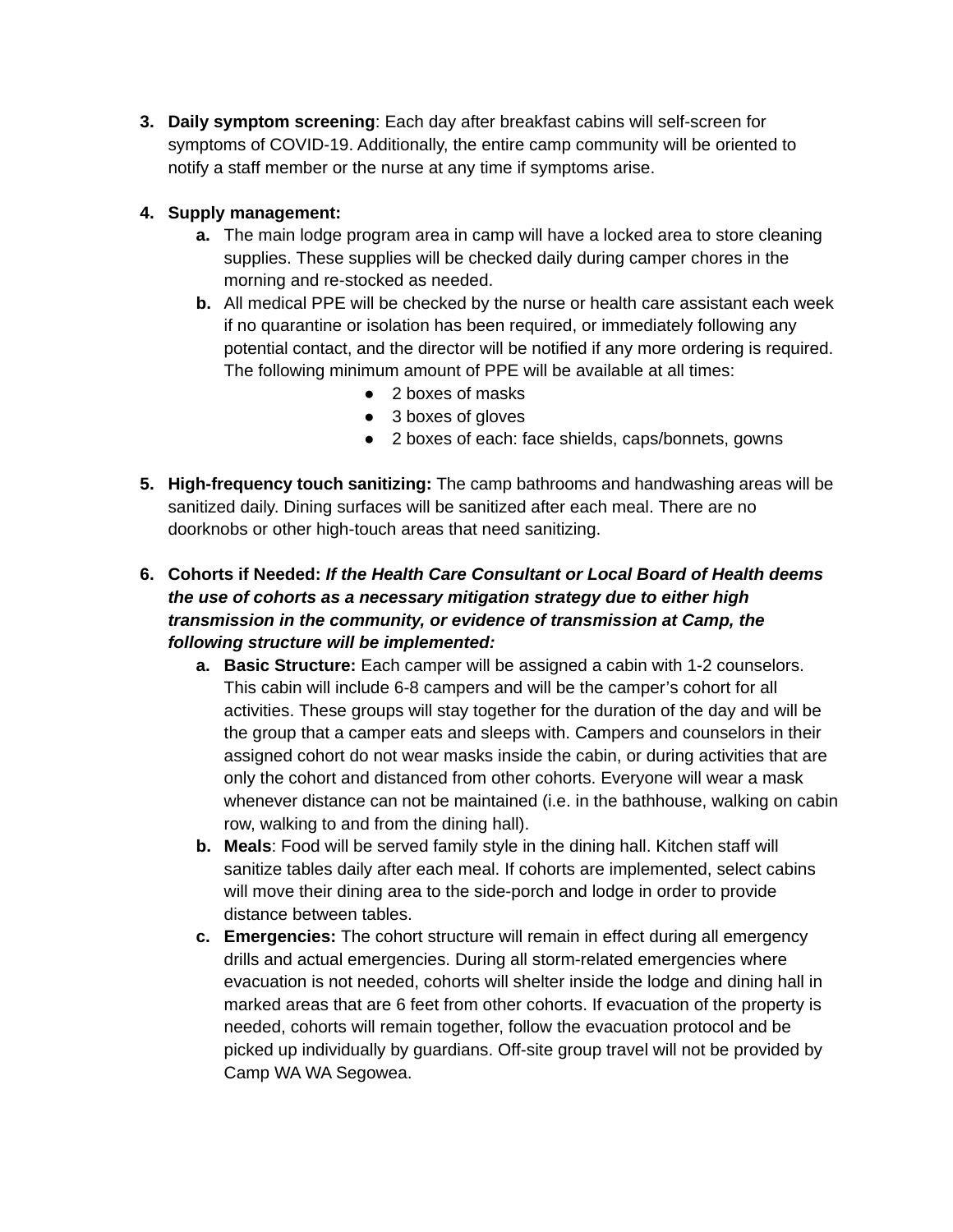- **d. Masks:** Cohorts are exempt from wearing a mask when together and more than 6 feet away from other cohorts outside, or inside eating a meal and 6 feet apart from other tables. Masks must be worn by all participants when in the bathhouse, but not showering or brushing teeth, on cabin row, and going to and from the dining hall.
- **e. Waterfront Activities:** Cohorts will remain together for swimming and boating activities. Campers cannot share a boat with a camper from another cohort, and must remain 6 feet away from boats in other cohorts. The C-Dock will be used by one cohort at a time. The big dock will be divided into two zones: the log and the main dock. Two cohorts may use the Big Dock at the same time provided that normal guarding for both areas is scheduled and the cohorts remain in the two separate designated zones.
- **f. Hygiene Activities:** Campers will have access with a buddy or triad to use the bathrooms as needed during the day, everyone will wear masks. Showers will be staggered, as they usually are, and only one cabin will shower at a time. Similarly, cabins will rotate through use of the bathhouse at bedtime so that only one group is brushing teeth at a time.
- **g. Paired activities**: Cohorts may be paired for non-contact activities and remain distanced throughout the activity. Some examples are: side porch board games, pottery, cabin skits, and arts and crafts. Masks must be worn for the duration of the activity and cohorts must stay in designated areas that are 6 feet distanced from each other. A log of all paired activities will be maintained by the Health Care Assistant and Safety Coordinator, and materials can not be shared between cohorts.

## **\*\*\*Staff will remain in their assigned cabin cohort for the duration of the session. The exception to cohorts will be as follows:**

- 1. Specialty activity teaching: staff who teach specialty activities such as swimming, sailing, archery, and arts and crafts will do so while maintaining a social distance from all campers.
- 2. Emergency supervision: If a cohort requires supervision and none can be provided by their immediate counselors, a leadership staff member may assign another counselor to support that cabin. All members of the cohort must wear masks, and distance between the supervising counselor and cohort members.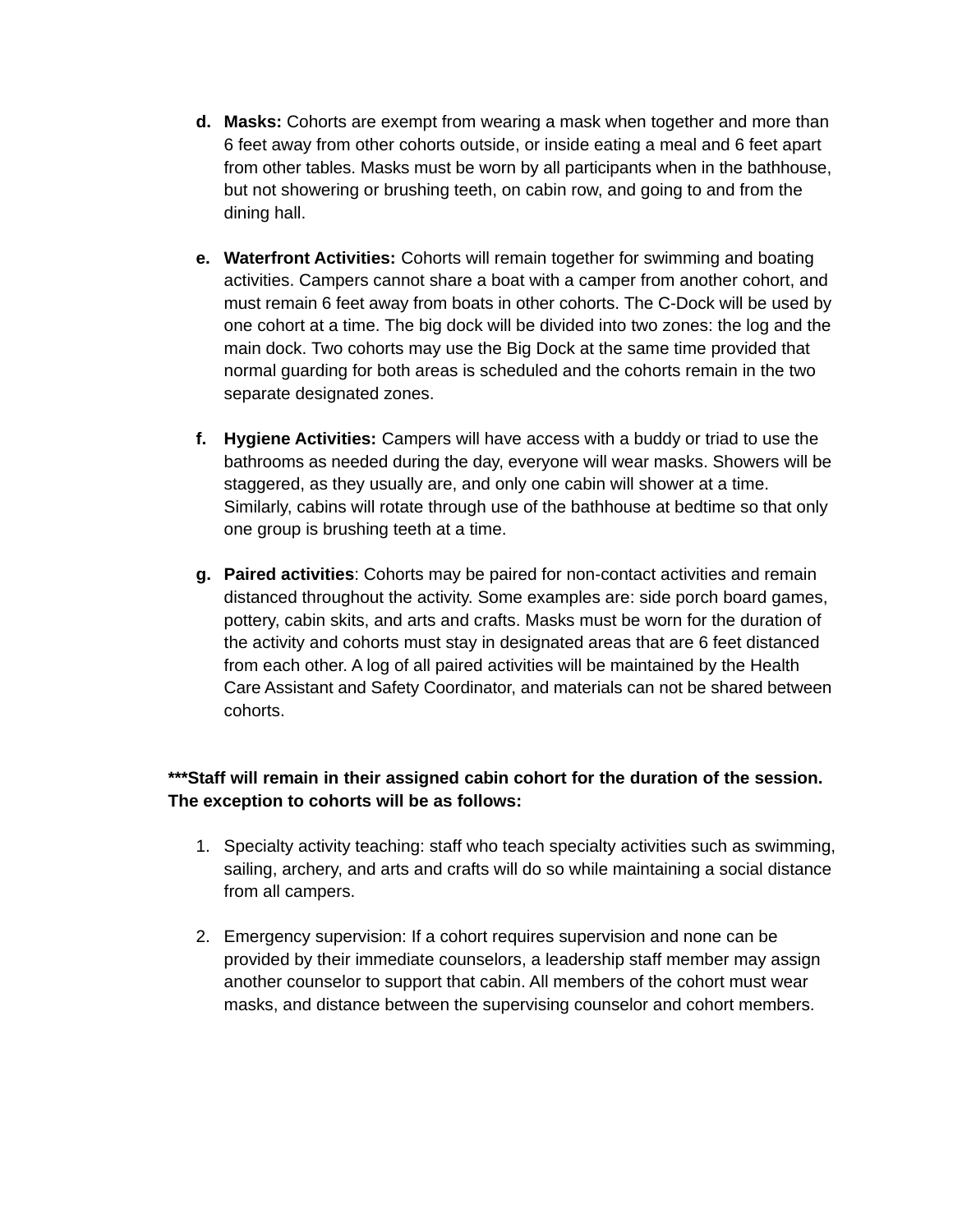**VI. Continuation of Care for Non-Impacted Participants:** In the event of a participant, or multiple participants, testing positive for COVID-19 or being exposed to COVID-19, the Nurse and Health Care Assistant will split management of camp healthcare into "COVID" and "Base Camp" so as to maintain quality care for everyone at camp. This split will be determined by the Camp Director and the Health Care Consultant. In any case, two adults will supervise campers in isolation or quarantine, unless multiple campers are placed together in the same room. At no time will one adult staff member supervise one camper alone.

In most cases, the following will take place, however Camp retains the discretion to assign staff members that best fit the needs at that point in the program.

- 1. Asymptomatic Participants in Quarantine: The Health Care Assistant will supervise the care of quarantined participants who are not symptomatic and awaiting to go home, coordinate the communication plan, and provide care as needed. The Health Care Assistant will have a walk-talkie and will communicate with the Camp Nurse if any symptoms present themselves. The Camp Nurse will remain in Base Camp and will continue to care for the rest of the Base Camp population at camp and monitor for any new symptoms or needs.
- 2. Symptomatic Participants: The Camp Nurse will supervise the care of symptomatic participants waiting to go home, coordinate the communication plan, and provide care as needed. The Health Care Assistant will manage the care for the rest of the camp and will communicate via walkie-talkie with the Camp Nurse if an urgent need arises.
- 3. Both symptomatic and asymptomatic participants: In this case, the Camp Nurse will supervise care and will request additional support from the Camp Director as needed. The Health Care Assistant will supervise the healthcare for the remaining Base Camp population of camp.